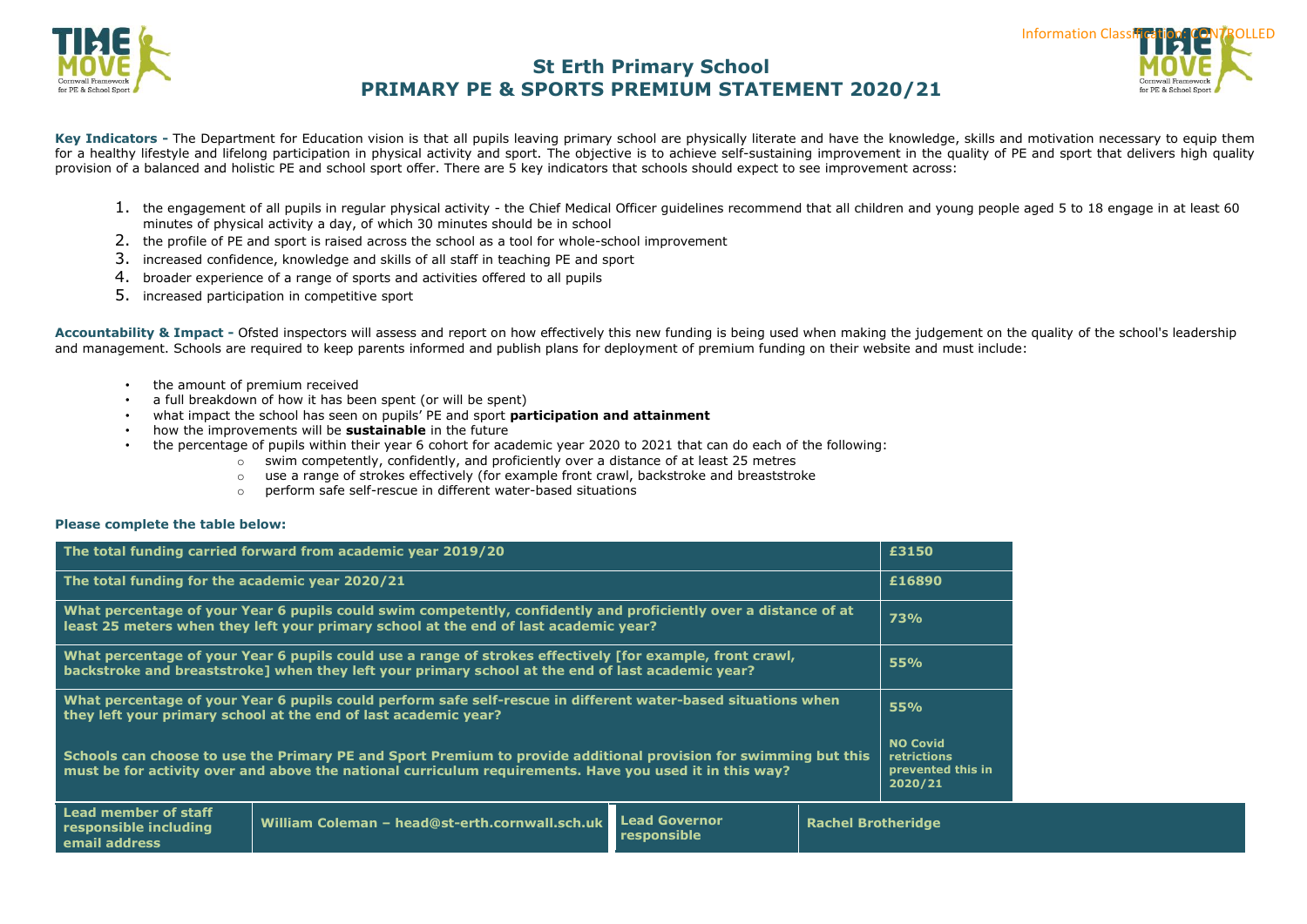



|                                                                                                                 |                                                                                                                                                                                                                                                                                                                                                                                                                                                                                                                                                                              | <b>Funding</b>                                                                                                                                                                                                                                                                                                                                                                                      | <b>Impact</b>                                                                                                                                                                                                                                                                                                                                                                                                                                                                                                                                                                                                                                                                                                                                                                                                                                                                                                                                                                                                                                                                                                |                                                                                                                                                                                                                                                                                                                                                                                                                                                                                                                                                                                                                                                                                                                 |
|-----------------------------------------------------------------------------------------------------------------|------------------------------------------------------------------------------------------------------------------------------------------------------------------------------------------------------------------------------------------------------------------------------------------------------------------------------------------------------------------------------------------------------------------------------------------------------------------------------------------------------------------------------------------------------------------------------|-----------------------------------------------------------------------------------------------------------------------------------------------------------------------------------------------------------------------------------------------------------------------------------------------------------------------------------------------------------------------------------------------------|--------------------------------------------------------------------------------------------------------------------------------------------------------------------------------------------------------------------------------------------------------------------------------------------------------------------------------------------------------------------------------------------------------------------------------------------------------------------------------------------------------------------------------------------------------------------------------------------------------------------------------------------------------------------------------------------------------------------------------------------------------------------------------------------------------------------------------------------------------------------------------------------------------------------------------------------------------------------------------------------------------------------------------------------------------------------------------------------------------------|-----------------------------------------------------------------------------------------------------------------------------------------------------------------------------------------------------------------------------------------------------------------------------------------------------------------------------------------------------------------------------------------------------------------------------------------------------------------------------------------------------------------------------------------------------------------------------------------------------------------------------------------------------------------------------------------------------------------|
| <b>Area of Focus &amp;</b>                                                                                      | <b>Actions (Implementation)</b><br>(Actions identified through self-                                                                                                                                                                                                                                                                                                                                                                                                                                                                                                         | - Underspend<br>19/20:                                                                                                                                                                                                                                                                                                                                                                              | -Impact on pupils participation                                                                                                                                                                                                                                                                                                                                                                                                                                                                                                                                                                                                                                                                                                                                                                                                                                                                                                                                                                                                                                                                              | <b>Future Actions &amp;</b><br><b>Sustainability</b>                                                                                                                                                                                                                                                                                                                                                                                                                                                                                                                                                                                                                                                            |
| <b>Outcomes</b><br>(Intent)                                                                                     | review to improve the quality of<br>provision)                                                                                                                                                                                                                                                                                                                                                                                                                                                                                                                               | - Planned spend<br>20/21:                                                                                                                                                                                                                                                                                                                                                                           | -Impact on pupils attainment<br>-Any additional impact                                                                                                                                                                                                                                                                                                                                                                                                                                                                                                                                                                                                                                                                                                                                                                                                                                                                                                                                                                                                                                                       | -How will the improvements<br>be sustained?                                                                                                                                                                                                                                                                                                                                                                                                                                                                                                                                                                                                                                                                     |
|                                                                                                                 | complete / started / not yet started                                                                                                                                                                                                                                                                                                                                                                                                                                                                                                                                         | - Actual spend<br>2021:                                                                                                                                                                                                                                                                                                                                                                             | -Whole School Improvement (Key<br>Indicator 2)                                                                                                                                                                                                                                                                                                                                                                                                                                                                                                                                                                                                                                                                                                                                                                                                                                                                                                                                                                                                                                                               | -What will you do next?                                                                                                                                                                                                                                                                                                                                                                                                                                                                                                                                                                                                                                                                                         |
| <b>Curriculum</b><br><b>Delivery</b><br>engage young people in a high quality,<br>broad and balanced curriculum | Real PE / Jasmin - purchased the "Real<br>PE" Scheme to support the delivery of PE<br>in school and the professional<br>development of staff through online &<br>face to face CPD. -<br>https://www.createdevelopment.co.uk/<br>Email Kate Chaplin -<br>kc@createdevelopment.co.uk<br>Funding for Cornish Pirates rugby<br>scheme to deliver 6 sessions to year 5/6,<br>CPD cascaded to staff subsequently.<br>Specialist Gymnastic coach employed to<br>deliver gymnastics on site due to being<br>unable to travel to Penzance Gym.<br>Equipment provided by coach to work | <b>TPAT New</b><br>procurement offer<br>$=$ £1750 (to buy<br>curriculum)<br>$=$ £495 (yearly all<br>programmes<br>prescription)<br>Additional IT to<br>support full<br>delivery of the<br>scheme on the<br>school field. Display<br>screens and<br>Wireless boosting.<br>Planned £2450<br>Actual - £1950.<br>Wireless to happen<br>in 2021/22<br>£500 - Actual<br>£792 - Actual<br>$£1500 - Planet$ | Participation:<br>Real PE has ensured that inclusion and a<br>consistent approach with a broad<br>curriculum will be in place throughout<br>school in the 2021/22 academic year.<br>Equipment ensures that we are meeting<br>all statutory requirements for the PE<br>curriculum. Training and development<br>has taken place this year in preparation<br>for a full launch next year.<br>Pirates rugby included all year 5 & 6<br>pupils. All pupils had dedicated<br>Gymnastics sessions with specialist<br>provision. P.E provision for all<br>consistently delivered by class teacher<br>with the support of other highly skilled<br>individuals. Up to date and appropriate<br>equipment ensures participation for all.<br>Attainment:<br>Increase in physical literacy skills,<br>measured on TPAT monitoring and<br>evaluation wheel, linking directly to the<br>real P.E curriculum. Clear development<br>of skills evidenced in this area. Increased<br>activity levels among all pupils following<br>lockdown 1 & 2 clearly evident across<br>the school year.<br><b>Whole School Improvement:</b> | Sustainability:<br>Scheme of work developed for<br>teacher and staff. Progression of<br>pupil helps to ensure their<br>enjoyment for sport, physical<br>activity, so they are aware of the<br>importance of an active lifestyle<br>and physical literacy to be able to<br>do it.<br><b>Next Steps:</b><br>Continued CPD through Real PE<br>and health, wellbeing and sport<br>programme, using the<br>assessment wheel and real PE to<br>narrow the attainment gap of<br>physical education. Ensure<br>continued review of sports<br>covered in the P.E curriculum,<br>ensuring the offer is relevant to<br>pupils and provides pathways<br>locally. Develop use of Real gym<br>to support gymnastics teaching. |
|                                                                                                                 | outside in the absence of a school hall.                                                                                                                                                                                                                                                                                                                                                                                                                                                                                                                                     |                                                                                                                                                                                                                                                                                                                                                                                                     |                                                                                                                                                                                                                                                                                                                                                                                                                                                                                                                                                                                                                                                                                                                                                                                                                                                                                                                                                                                                                                                                                                              |                                                                                                                                                                                                                                                                                                                                                                                                                                                                                                                                                                                                                                                                                                                 |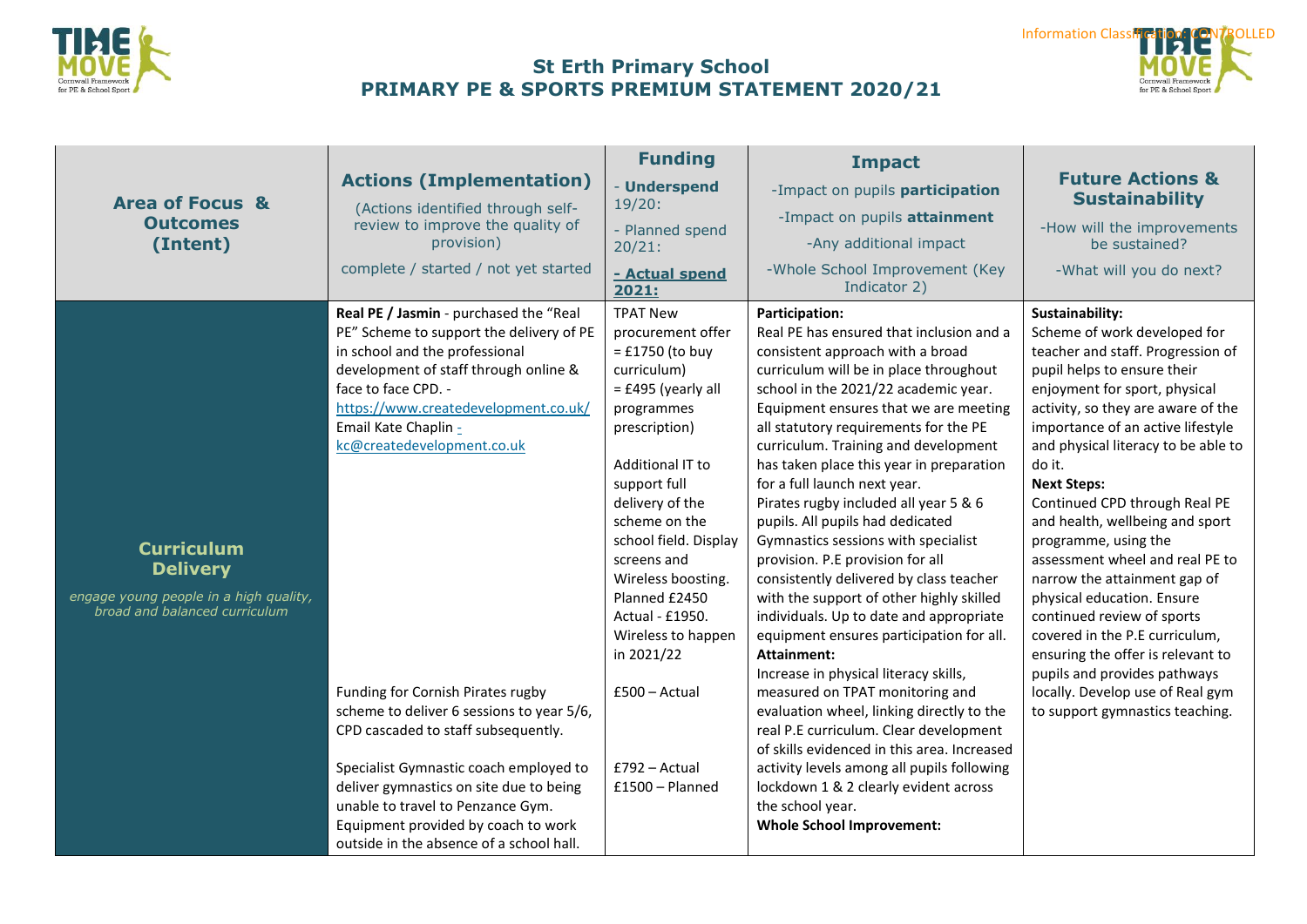



|                                                                                                                                                                                                                                         | Specialist P.E teacher employed in<br>Autumn term to develop core strength<br>exercises to improve pupils fundamental<br>movement skills. Teacher working<br>alongside class based staff to develop<br>their knowledge and understanding,<br>supporting implementation of Real P.E.<br>On-going renewal and update of<br>equipment to ensure quality delivery of<br>Real P.E across the school.                                                                                                                                                                                                                       | $£1033 - Actual$<br>£1000                                               | Real PE and Jasmin is a holistically<br>approach to Physical Literacy, Social and<br>Emotional Wellbeing. Embedding this<br>scheme in 2021/22 will deliver improved<br>outcomes for pupils and complement<br>the school established P.E curriculum.                                                                                                                                                                                                                                                                                                                                                                                                                                                                                                  |                                                                                                                                                                                                                                                                                                                                                                                                                                                                                                                                                                                              |
|-----------------------------------------------------------------------------------------------------------------------------------------------------------------------------------------------------------------------------------------|-----------------------------------------------------------------------------------------------------------------------------------------------------------------------------------------------------------------------------------------------------------------------------------------------------------------------------------------------------------------------------------------------------------------------------------------------------------------------------------------------------------------------------------------------------------------------------------------------------------------------|-------------------------------------------------------------------------|------------------------------------------------------------------------------------------------------------------------------------------------------------------------------------------------------------------------------------------------------------------------------------------------------------------------------------------------------------------------------------------------------------------------------------------------------------------------------------------------------------------------------------------------------------------------------------------------------------------------------------------------------------------------------------------------------------------------------------------------------|----------------------------------------------------------------------------------------------------------------------------------------------------------------------------------------------------------------------------------------------------------------------------------------------------------------------------------------------------------------------------------------------------------------------------------------------------------------------------------------------------------------------------------------------------------------------------------------------|
|                                                                                                                                                                                                                                         |                                                                                                                                                                                                                                                                                                                                                                                                                                                                                                                                                                                                                       | Total<br>Planned = $£8728$<br>Actual = $£7520$<br>Underspend =<br>£1208 |                                                                                                                                                                                                                                                                                                                                                                                                                                                                                                                                                                                                                                                                                                                                                      |                                                                                                                                                                                                                                                                                                                                                                                                                                                                                                                                                                                              |
| <b>Physical Activity,</b><br><b>Health &amp; Wellbeing</b><br>all young people are aware of health<br>related issues and are supported to<br>make informed choices to engage in an<br>active and healthy lifestyle<br>(Key Indicator 1) | Forest School Provision - Encouraging<br>healthy lifestyle by connecting with<br>outdoors. Particularly important<br>following the impact of covid lockdowns.<br>Working with local specialist provider to<br>establish forest school on and off site.<br>Staff are highly trained in forest school<br>practice and mental health and well-<br>being.<br>Development of forest school provision<br>to create long term sustainability and<br>increase participation. Member of staff<br>sent on two day course. Training<br>cascaded through staff meetings.<br>Resources to support curriculum delivery<br>procured. | £3120<br>£800                                                           | <b>Participation:</b><br>We have managed to establish a regular<br>forest school on site to support pupil's<br>mental health and wellbeing with all<br>pupils engaged in an outdoor learning<br>environment. Staff CPD has taken place<br>and outdoor learning/ forest school is<br>now a statutory part of each half termly<br>topic. All pupils have benefitted from<br>cooking being a regular part of their<br>curriculum and have engaged with the<br>school's garden.<br>Attainment:<br>We have seen an increase in pupil's<br>emotional resilience and focus within<br>lessons following the introduction of<br>forest schools. Pupils are confident in<br>describing healthy eating and how to<br>make good choices.<br><b>Whole School:</b> | Sustainability:<br>Investment in equipment and<br>staff training will help us to<br>continue delivering a high-quality<br>forest school provision. Staff<br>member will undertake an<br>accredited course next year with<br>a view to providing the whole<br>current offer in house in the<br>future.<br><b>Next Steps</b><br>Continue to invest in the school<br>provision of forest school. Staff<br>training. Appropriate resourcing.<br>Investigating acquiring a piece of<br>land off site but within walking<br>distance of the school<br>appropriate for forest school<br>activities. |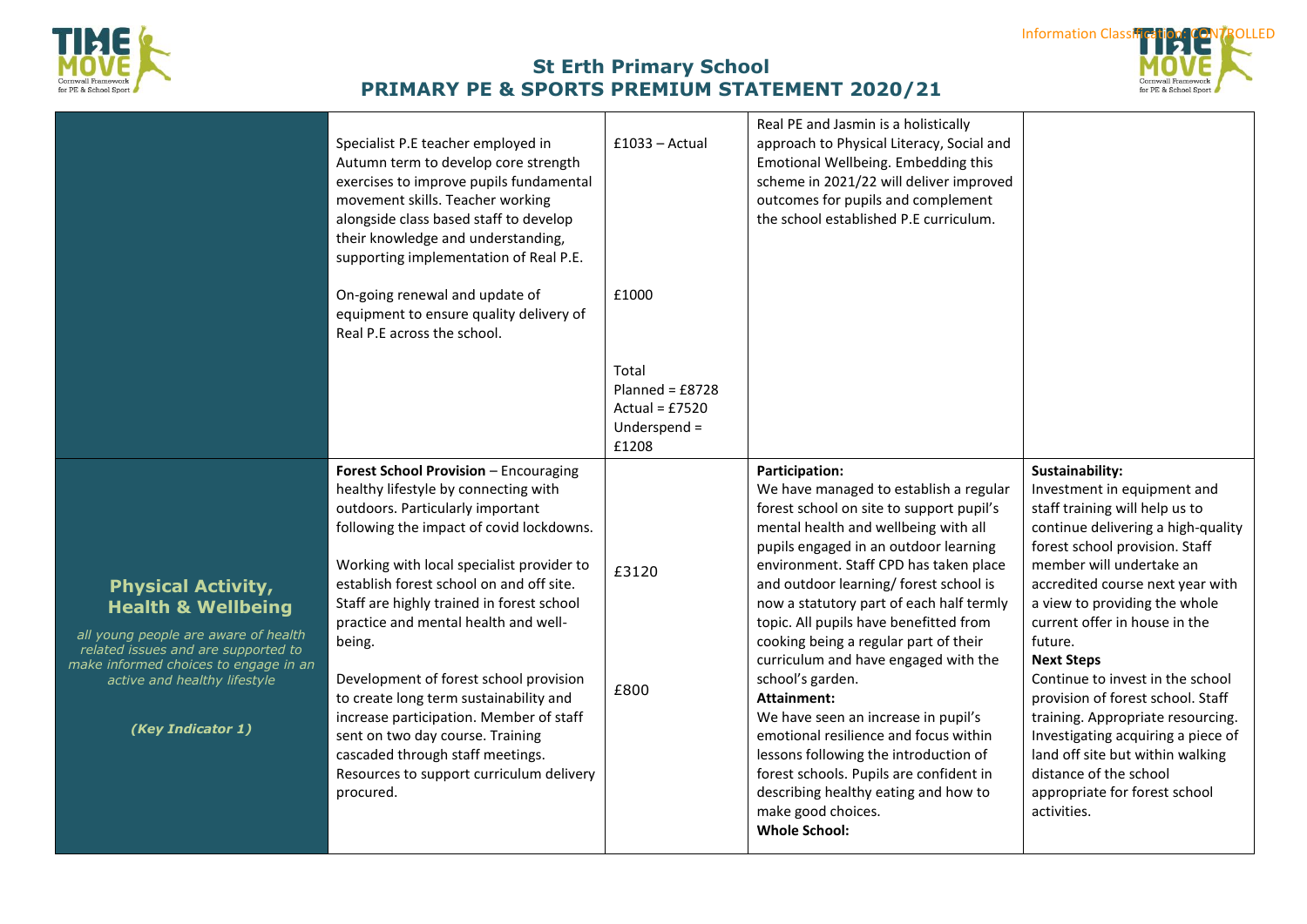



|                                                                                                                                                                               | Development of on-site forest school<br>facility to improve access and quality of<br>provision.<br>Cookery club run for KS2 pupils and each<br>class provided with a budget for cooking<br>activities. To ensure the promotion of<br>healthy eating is well represented in the<br>school's curriculum.<br>Kitchen Garden created on school site to<br>support healthy lifestyles and home<br>grown produce in the curriculum.<br>Gardening club also created and staffed. | £930<br>£700<br>£300<br>Total = $£5850$                                                                       | All pupil's learning has been enriched by<br>embedding forest school practice and<br>outdoor learning into the curriculum.<br>This has not only developed a love of<br>outdoors and activity, but directly<br>supported a return to this type of<br>activity post lockdown. It has addressed<br>anxiety about reopening and return to<br>school. Pupils are more comfortable in<br>class, more independent, motivated and<br>self-assured. |                                                                                                                                                                                                                                                 |
|-------------------------------------------------------------------------------------------------------------------------------------------------------------------------------|---------------------------------------------------------------------------------------------------------------------------------------------------------------------------------------------------------------------------------------------------------------------------------------------------------------------------------------------------------------------------------------------------------------------------------------------------------------------------|---------------------------------------------------------------------------------------------------------------|--------------------------------------------------------------------------------------------------------------------------------------------------------------------------------------------------------------------------------------------------------------------------------------------------------------------------------------------------------------------------------------------------------------------------------------------|-------------------------------------------------------------------------------------------------------------------------------------------------------------------------------------------------------------------------------------------------|
| <b>Diverse &amp;</b><br><b>Inclusive</b>                                                                                                                                      | Provision of opportunities for children to<br>take part in a wider range of sports.<br>(e.g.BMX, street surfing, bowling).<br>Despite the sports partnership being<br>unable to operate St Erth identified a<br>number of further sporting opportunities<br>for pupils including: surf lifesaving, rock<br>climbing and hiking.                                                                                                                                           | £1100                                                                                                         | Participation: All pupils took part in<br>additional P.E provision outside of the<br>school's curriculum in 2020/21.<br>Activities were linked to available local<br>pathways and clubs. Extra-curricular<br>clubs were well attended. Reaching 70%<br>of the school's population.                                                                                                                                                         | Sustainability: Links with local<br>clubs developed through off site<br>activities will be maintained and<br>take place again in coming years.<br>Developments in fundamental<br>movement central to the school's<br>curriculum moving forward. |
| provide a fully inclusive offer that<br>recognises the diverse needs of specific<br>groups and identifies tailored<br>opportunities for all young people<br>(Key Indicator 4) | Targeted sessions for least active<br>children or those highlighted through<br>assessment of fundamental movements<br>in real P.E.<br>Set up a sports clubs appropriate for KS1<br>to ensure a varied extra-curricular offer.<br>Experienced support staff were able to<br>run this in summer term when clubs re-<br>started at St Erth.                                                                                                                                  | Unable to take<br>place due to covid<br>pressures and<br>disruption. Spend<br>allocated<br>elsewhere.<br>£411 | Attainment: Very clear difference in<br>pupils' enthusiasm and willingness to<br>engage in sports and activities outside of<br>their normal experience. Pupils with<br>SEND displayed a notable rise in<br>confidence through taking part in off-<br>site activity. Extra-curricular clubs<br>developed fundamental movement skills<br>from the real PE curriculum.                                                                        | Next Steps: Ensure targeted<br>sessions are able to begin again<br>in 2021/22.                                                                                                                                                                  |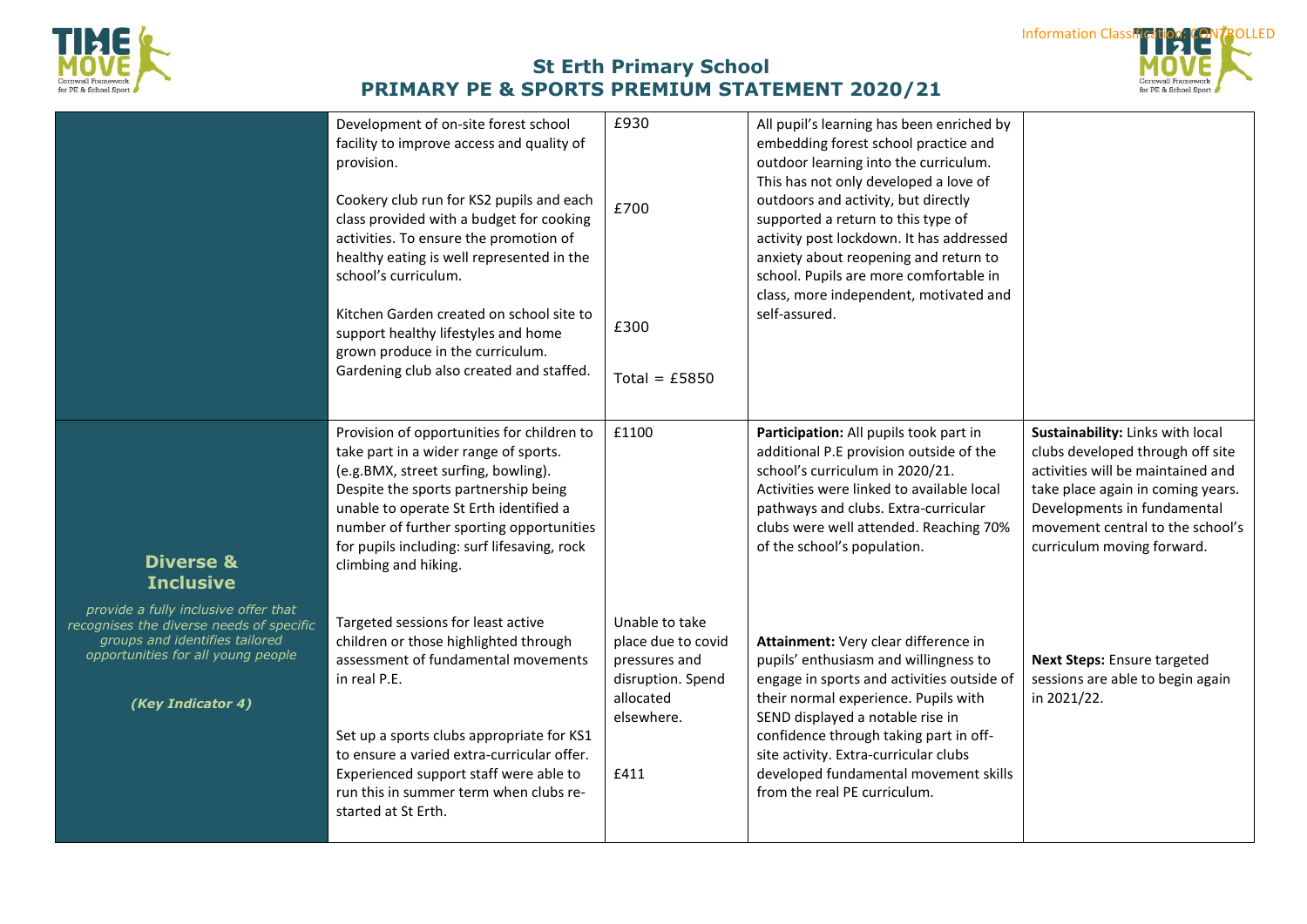



|                                                                                                                                                                                | Transport for building links with local<br>secondary schools during after school<br>club sessions (e.g. use of high jump<br>equipment at St. Ives school) Investigate<br>possibilities at Penwith college e.g.<br>gymnastics                                                                                                                                                                                                                                 | Unable to take<br>place due to covid.<br>Funding allocated<br>directed to<br>extending<br>opportunities<br>detailed above.<br>Actual spend:<br>£1511 | Whole School Improvement: The<br>horizons have been broadened in pupil's<br>expectation and experience of PE and<br>how physical activity can play a role in<br>their lives. Further re-enforcement of<br>physical literacy through extra-curricular<br>clubs.                                                                                                                                                                                                                                                                                                                                      |                                                                                                                                                                                                                                                                                                                                            |
|--------------------------------------------------------------------------------------------------------------------------------------------------------------------------------|--------------------------------------------------------------------------------------------------------------------------------------------------------------------------------------------------------------------------------------------------------------------------------------------------------------------------------------------------------------------------------------------------------------------------------------------------------------|------------------------------------------------------------------------------------------------------------------------------------------------------|-----------------------------------------------------------------------------------------------------------------------------------------------------------------------------------------------------------------------------------------------------------------------------------------------------------------------------------------------------------------------------------------------------------------------------------------------------------------------------------------------------------------------------------------------------------------------------------------------------|--------------------------------------------------------------------------------------------------------------------------------------------------------------------------------------------------------------------------------------------------------------------------------------------------------------------------------------------|
| <b>Competitions</b><br>Provide a well organised, appropriate<br>and enjoyable programme of<br>competitions and festivals for students<br>of all abilities<br>(Key Indicator 5) | The school planned to employ a<br>specialist P.E. teacher to run after school<br>clubs aimed at participation in a range of<br>competitions (including school<br>games qualifying events). Covid made<br>this impossible therefore funding<br>allocated here was redirected to support<br>a diverse and inclusive offer - extending<br>sporting opportunities. Creating in<br>school competitions and preparing<br>children for competition in coming years. | Spend allocated<br>elsewhere for<br>2020/21.                                                                                                         | Participation: All pupils took part in<br>competition through sports day. 70% of<br>children accessed extra-curricular clubs,<br>preparing them for competition in<br>coming years. Intra-school competition<br>also provided through P.E curriculum.<br>Attainment: Despite the lack of<br>opportunity for inter school competition<br>due to covid pupils benefitted from<br>opportunities created and have been<br>able to prepare for taking part in<br>competition in in 2021/22.<br>Whole School Improvement: Ensure all<br>opportunities for inter school sport are<br>harnessed in 2021/22. | Sustainability: Culture of<br>competitive sport remains in<br>place and requires inter school<br>competition to sustain it in<br>2021/22<br>Next Steps: Ensure transport,<br>organisation and staffing are in<br>place to take advantage of<br>opportunity going forward.<br>Engage with local sports network<br>to identify competitions. |
| <b>Leadership, Coaching</b><br>& Volunteering<br>provide pathways to introduce and<br>develop leadership skills                                                                | Year 6 playground leaders appointed,<br>responsible for managing equipment,<br>setting up activities and encouraging<br>others. Equipment updated regularly.                                                                                                                                                                                                                                                                                                 | £500                                                                                                                                                 | Participation: Play maker training<br>unable to take place due to covid. Year 6<br>pupils still carried out leadership roles at<br>lunchtimes and during intra school<br>competitions, such as sports day.<br>Attainment: Year 6 developed<br>delegation n and negotiation skills<br>through their role. Deeveloping the                                                                                                                                                                                                                                                                            | Sustainability: Ensure formal<br>programme of training and<br>awards is in place for sports<br>leaders. Securing pathway for all.<br>Next Steps: Investigate training<br>and rewards. Year 6 leaders<br>supporting extra-curricular clubs.                                                                                                 |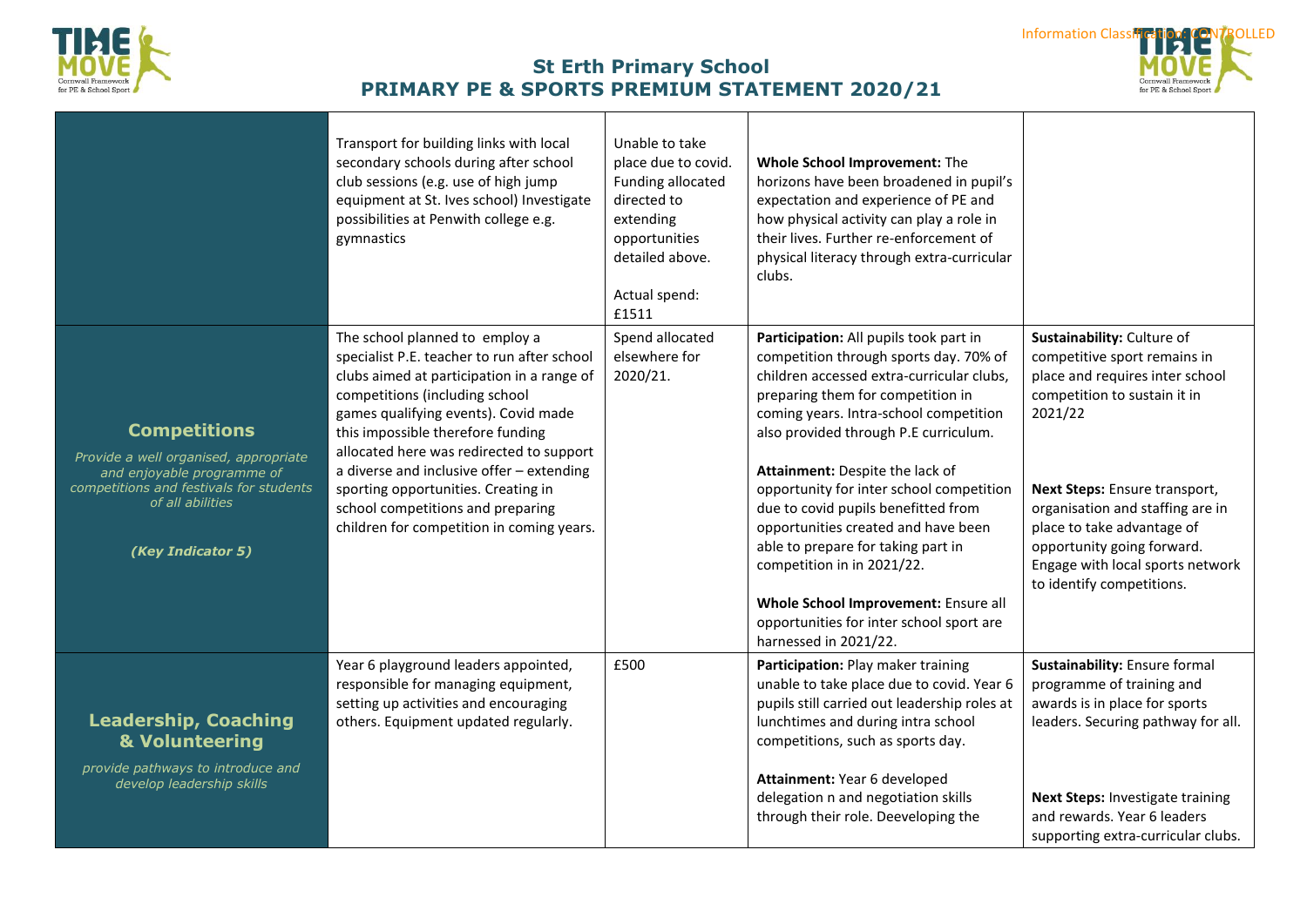



|                                                                                                                                                                                                |                                                                                                                                                                                                                                                                                                                                                                                                                                                                                                                                                                                                                                                                | Actual Spend =<br>£500 | social skills defined in the school's real<br>P.E curriculum.<br>Whole School Improvement: Pupils'<br>leadership opportunities helped to aid<br>the reestablishment of school culture<br>and relationships following lockdown.                                                                                                                                                                                                                                                        |                                                                                                                                                                                                                                                             |
|------------------------------------------------------------------------------------------------------------------------------------------------------------------------------------------------|----------------------------------------------------------------------------------------------------------------------------------------------------------------------------------------------------------------------------------------------------------------------------------------------------------------------------------------------------------------------------------------------------------------------------------------------------------------------------------------------------------------------------------------------------------------------------------------------------------------------------------------------------------------|------------------------|---------------------------------------------------------------------------------------------------------------------------------------------------------------------------------------------------------------------------------------------------------------------------------------------------------------------------------------------------------------------------------------------------------------------------------------------------------------------------------------|-------------------------------------------------------------------------------------------------------------------------------------------------------------------------------------------------------------------------------------------------------------|
| <b>Community</b><br><b>Collaboration</b><br>ensure opportunities for young people of<br>all abilities to extend their school<br>activity transitioning into sustained<br>community based sport | Plan to develop better engagement with<br>local clubs to deliver extra-curricular<br>clubs in nonstandard activities (e.g. local<br>bowling club, Archery, RFU, golf, cricket),<br>was disrupted by covid. Money had been<br>allocated to support this with transport<br>and any other associated costs. The<br>school did develop a partnership with<br>Hayle Surf Life Saving club. Costing<br>included in Diverse and Inclusive.<br>This was instead spent on ensuring<br>sports day could be held with parents<br>attending. Funding was used to put in<br>place required additional covid measures<br>including, additional line marking and<br>staffing. | £500                   | Participation: All pupils took part in<br>sports day with great enthusiasm. All<br>pupils took part in surf life-saving<br>lessons on Hayle Beach.<br>Attainment: Pupil's benefited from the<br>experience of performing in front of<br>parents and the community, gaining<br>confidence and motivation. String and<br>sustainable link created with Hayle surf<br>lifesaving club.<br>Whole School Improvement: New<br>sports day format successful. New club<br>link very positive. | Sustainability: Re-establish club<br>links and sustain those created.<br>Next Steps: Program of<br>community engagement<br>developed for 2020/21.                                                                                                           |
| <b>Workforce</b><br>increased confidence, knowledge and<br>skills of all staff in teaching PE & sport<br>(Key Indicator 3)                                                                     | Phase 2 - Truro and Penwith Academy<br>Trust Health, Wellbeing & Sport<br>programme focusing on:<br>Audit<br>Statement compliance<br>Tailored CPD opportunities<br>$\bullet$<br>Monitoring & Evaluation<br>All teaching staff to attend CPD in the<br>academic year.                                                                                                                                                                                                                                                                                                                                                                                           | £2000                  | Participation: Training for all staff<br>through TPAT CPD did not occur due to<br>covid. All teaching staff received training<br>on the delivery of real P.E and how to<br>adapt it to suit their setting.<br>Attainment: Teaching staff are<br>competent with Real P.E and ready to<br>implement in 2021/22.                                                                                                                                                                         | Sustainability: PE lead to<br>maintain momentum of Real PE<br>training and monitor<br>implementation and impact.<br>Next Steps: Ensure complete<br>assessment picture for all pupils<br>is developed throughout 2021/22<br>using Real PE. Take advantage of |